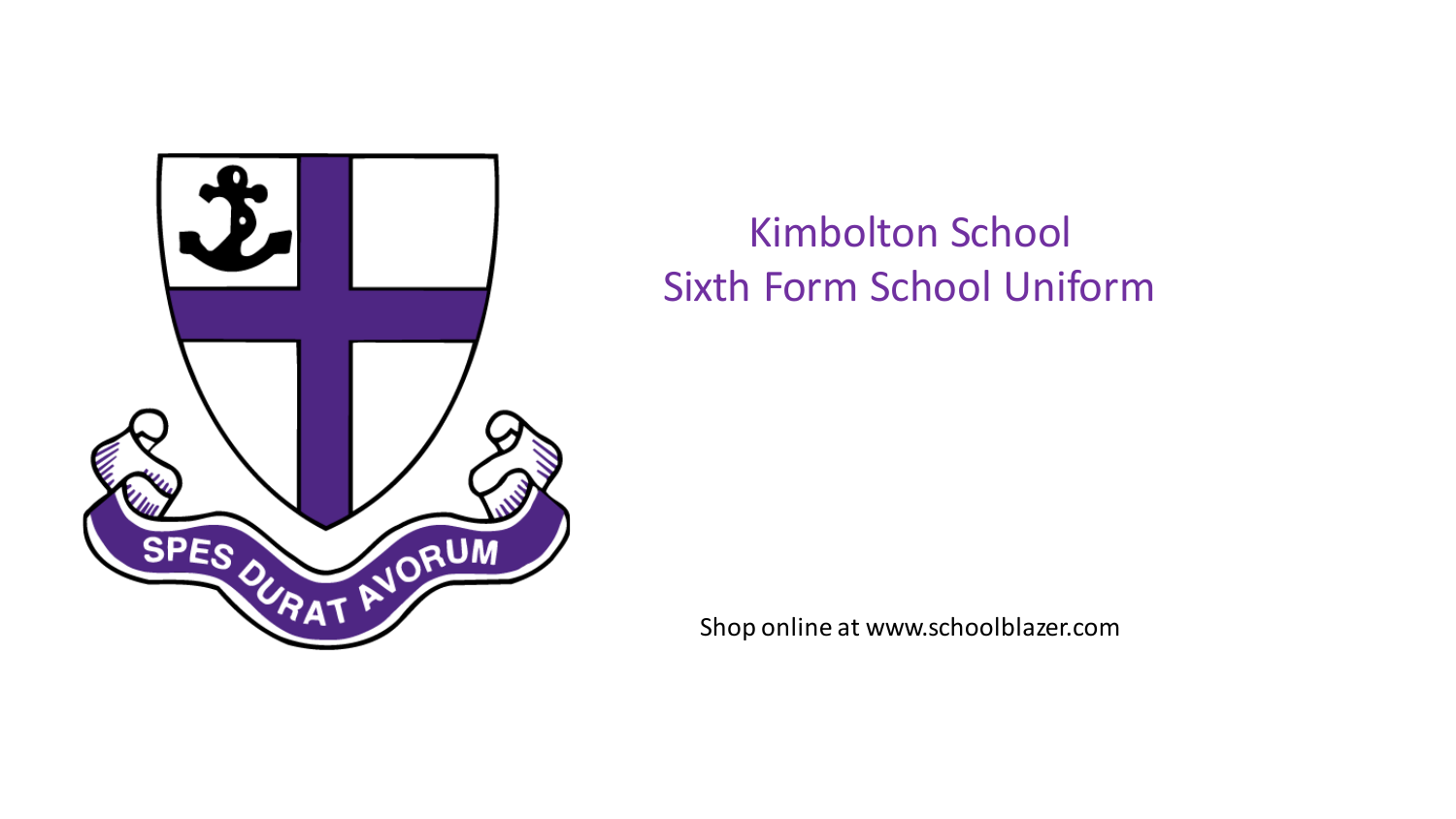## Senior School Uniform – Sixth Form Girls

| Good Quality Plain Black Business Suit-<br>Classicsingle breasted, buttoned jacket<br>with collar*                                                                                | Good Quality Plain Black Business Suit-<br>Trousers or Skirt in same fabric as jacket.<br>Skirt to be modest (including rear splits),<br>knee length or longer, not tight and<br>preferably lined*.<br>Trousers to be full length, tailored and<br>not skin-tight* | Plain White blouse with collar and long<br>sleeves (optional short sleeve in<br>summer)*                                                                   | Black or natural tights (not patterned)* | Plain black leather shoes with heel no<br>higher than 7cm (no suede, no stiletto<br>heels)* |
|-----------------------------------------------------------------------------------------------------------------------------------------------------------------------------------|--------------------------------------------------------------------------------------------------------------------------------------------------------------------------------------------------------------------------------------------------------------------|------------------------------------------------------------------------------------------------------------------------------------------------------------|------------------------------------------|---------------------------------------------------------------------------------------------|
|                                                                                                                                                                                   |                                                                                                                                                                                                                                                                    |                                                                                                                                                            |                                          |                                                                                             |
| Plain, no trim, round or v-neck fine knit<br>jumper or cardigan (black, purple or<br>grey) or school jumper with trim*<br>Upper Sixth pupils may wear a colour of<br>their choice | Outdoor coats, if worn, must be black or<br>navy (no logos)*                                                                                                                                                                                                       | School scarf of plain scarf in school<br>colours (black, purple or grey)*<br>Upper Sixth pupils may wear a colour of<br>their choice (no football scarves) |                                          |                                                                                             |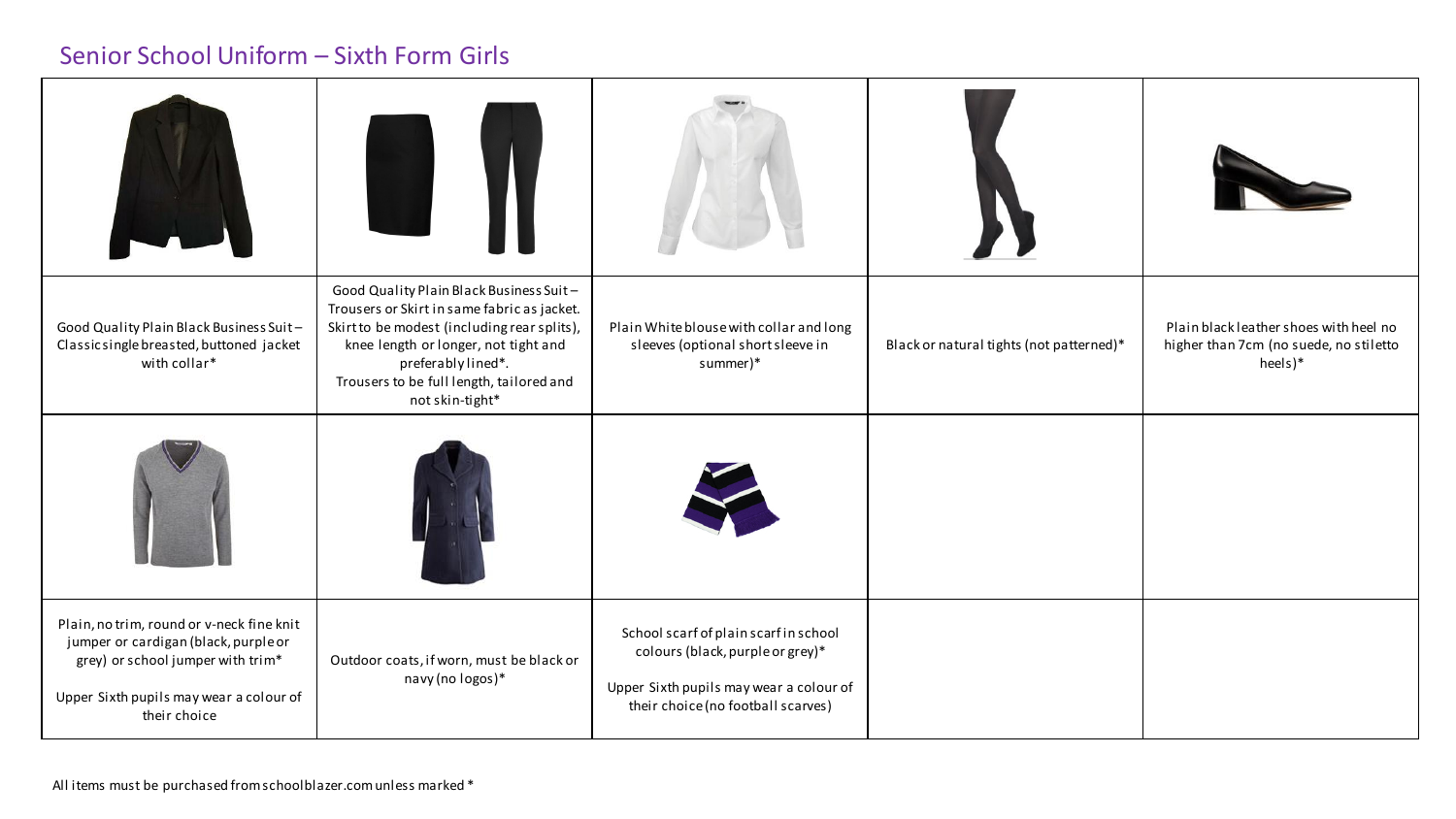## Senior School Uniform – Sixth Form Boys

| Good quality, plain black, single breasted<br>business suit with collar (no pinstripes or<br>other patterned fabric)*                                                                                 | Plain white shirt (optional short sleeve in<br>summer)*      | Plain black or School tie*<br>Upper Sixth may wear a colour of their<br>choice                                                                             | Black leather shoes (not patent or<br>suede)* | Plain black or grey socks* |
|-------------------------------------------------------------------------------------------------------------------------------------------------------------------------------------------------------|--------------------------------------------------------------|------------------------------------------------------------------------------------------------------------------------------------------------------------|-----------------------------------------------|----------------------------|
|                                                                                                                                                                                                       |                                                              |                                                                                                                                                            |                                               |                            |
| Waistcoat to match suit or plain, no trim<br>v-neck fine knitjumper or cardigan in<br>school colours (black, purple or grey) or<br>school jumper*<br>Upper Sixth may wear a colour of their<br>choice | Outdoor coats, if worn, must be black or<br>navy (no logos)* | School scarf of plain scarf in school<br>colours (black, purple or grey)*<br>Upper Sixth pupils may wear a colour of<br>their choice (no football scarves) |                                               |                            |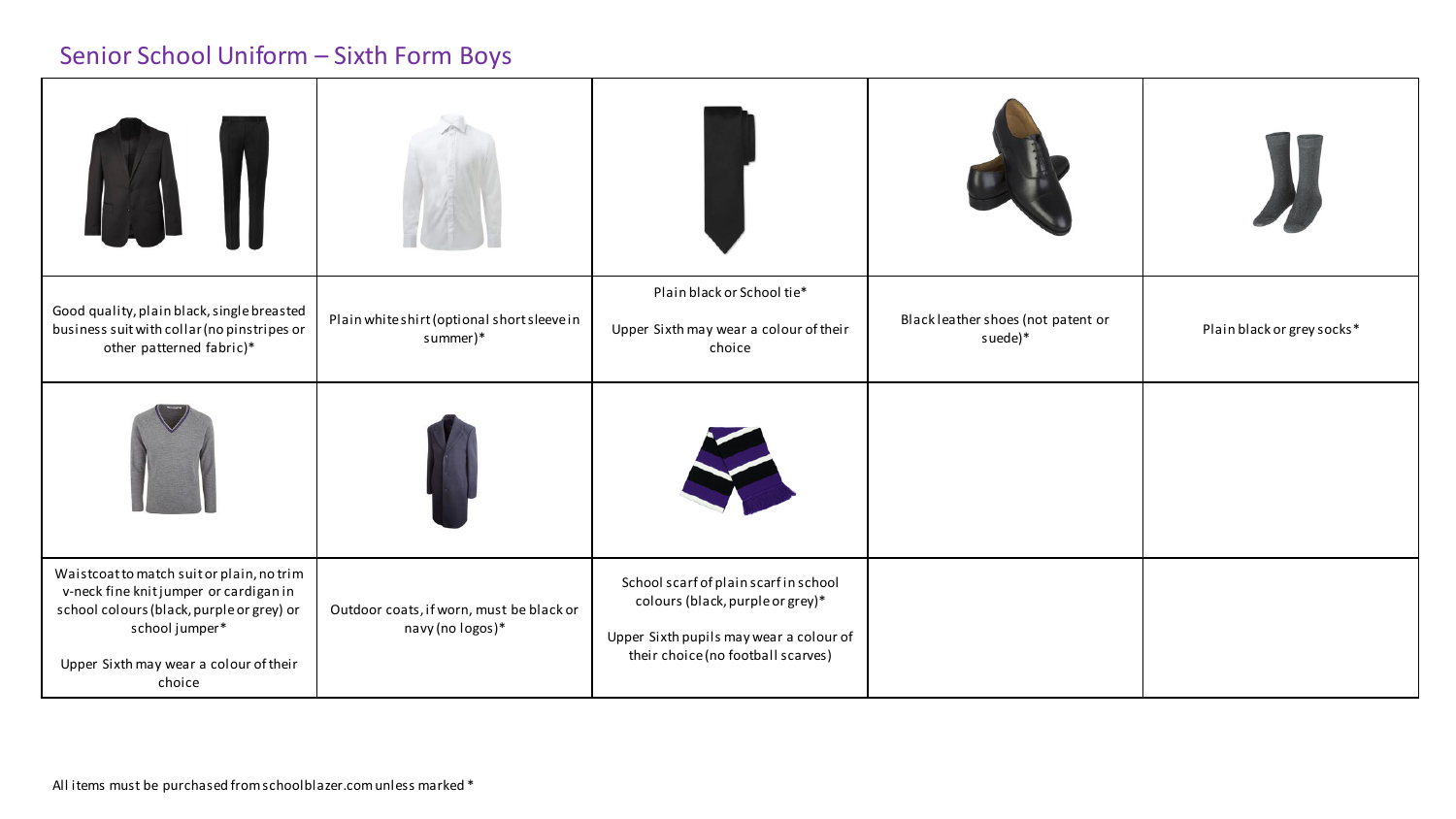

- Sports clothing and equipment will be required dependent on activities undertaken.
- Pupils chosen to represent the School in sports teams may need to purchase further School Sportswear
- All pupils must have a PE shirt in their house colour, shorts or tracksuit bottoms and a purple mid-layer